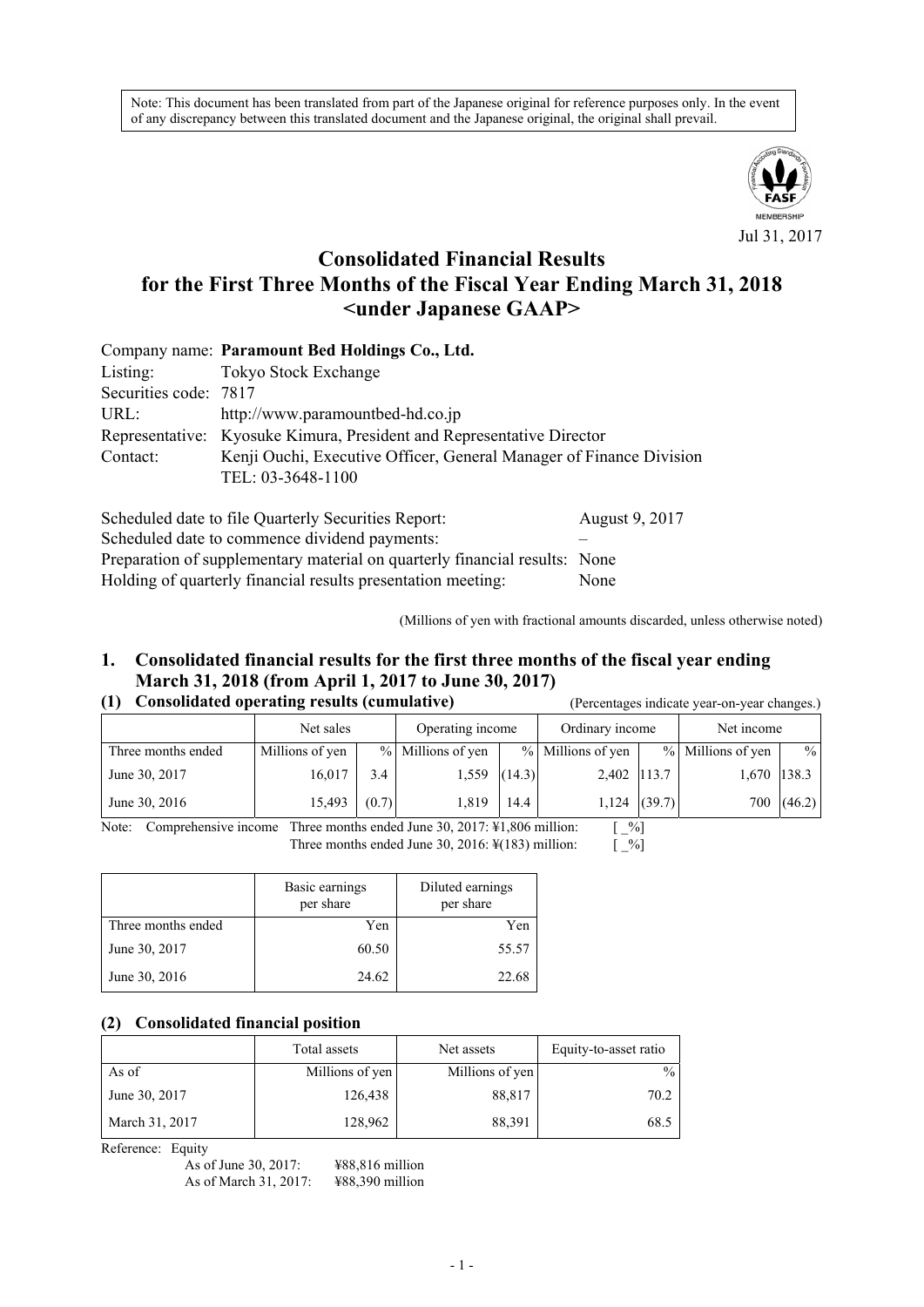# **2. Dividends**

|                                                    | Dividends per share            |                    |                   |                 |       |  |
|----------------------------------------------------|--------------------------------|--------------------|-------------------|-----------------|-------|--|
|                                                    | First quarter-end              | Second quarter-end | Third quarter-end | Fiscal year-end | Total |  |
|                                                    | Yen                            | Yen                | Yen               | Yen             | Yen   |  |
| Fiscal year ended<br>March 31, 2017                | $\qquad \qquad \longleftarrow$ | 40.00              | -                 | 50.00           | 90.00 |  |
| Fiscal year ending<br>March 31, 2018               | —                              |                    |                   |                 |       |  |
| Fiscal year ending<br>March 31, 2018<br>(Forecast) |                                | 45.00              | –                 | 45.00           | 90.00 |  |

Note: Revisions to the dividends forecasts most recently announced: None

Dividends for the fiscal year ending March 31, 2017, were as follows: interim regular dividends of ¥40 in addition to year-end regular dividends of ¥40 and year-end commemorative dividends of ¥10.

## **3. Consolidated earnings forecasts for the fiscal year ending March 31, 2018 (from April 1, 2017 to March 31, 2018)**

|                                         |                    |               |                    |               |                    |             |                    |               | (Percentages indicate year-on-year changes.) |  |            |  |                             |
|-----------------------------------------|--------------------|---------------|--------------------|---------------|--------------------|-------------|--------------------|---------------|----------------------------------------------|--|------------|--|-----------------------------|
|                                         | Net sales          |               | Operating income   |               |                    |             |                    |               | Ordinary income                              |  | Net income |  | Basic earnings<br>per share |
|                                         | Millions of<br>ven | $\frac{0}{0}$ | Millions of<br>yen | $\frac{0}{0}$ | Millions of<br>yen | $^{0}/_{0}$ | Millions of<br>yen | $\frac{0}{0}$ | Yen                                          |  |            |  |                             |
| Six months ending<br>September 30, 2017 | 34,200             | 5.6           | 4,400              | (1.0)         | 4,500              | 15.8        | 3,000              | 11.8          | 108.64                                       |  |            |  |                             |
| Fiscal year ending<br>March 31, 2018    | 76,000             | 3.8           | 11,500             | 4.4           | 11,800             | 0.1         | 8,000              | (11.5)        | 289.71                                       |  |            |  |                             |

Note: Revisions to the earnings forecasts most recently announced: None